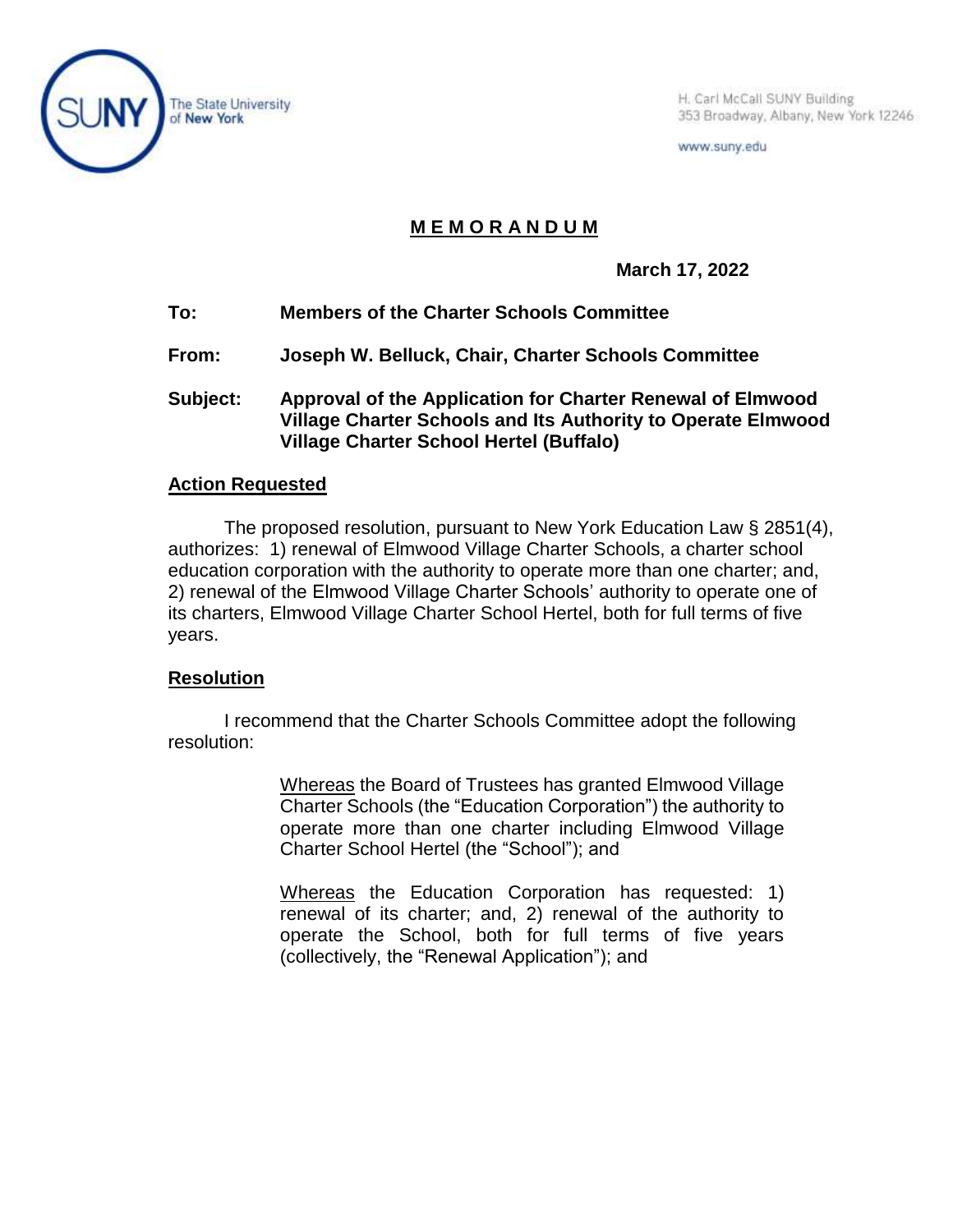Whereas the Charter Schools Committee, acting on behalf of the Board of Trustees, as required by Subdivision 2851(4)(e), has considered, prior to approval of the Renewal Application, the means by which the School will meet or exceed the enrollment and retention targets of students with disabilities, English language learners, and students who are eligible applicants for the federal Free and Reduced Price Lunch program as set forth in the Renewal Application, which targets were prescribed by the State University of New York Charter Schools Institute (the "Institute") on behalf of the Board of Trustees; now, therefore, be it

Resolved that the Renewal Application be, and hereby is, approved for a period of five years; and, be it further

Resolved that: 1) the School, as described in the Renewal Application, meets the requirements of the New York Charter Schools Act of 1998 (as amended) and applicable laws, rules, and regulations; 2) the Education Corporation can demonstrate the ability to operate the School, in an educationally and fiscally sound manner; and, 3) approval of the Renewal Application is likely to improve student learning and achievement and materially further the purposes set out in Education Law § 2850(2); and, be it further

Resolved that the Institute, on behalf of the Board of Trustees, be, and hereby is, directed to: 1) enter into a proposed renewal charter with the Education Corporation in accordance with this resolution, which shall include such assurances and terms as the Institute shall deem necessary and appropriate; and, 2) thereafter, submit the proposed renewal charter to the New York State Board of Regents for review, comment, and potential approval.